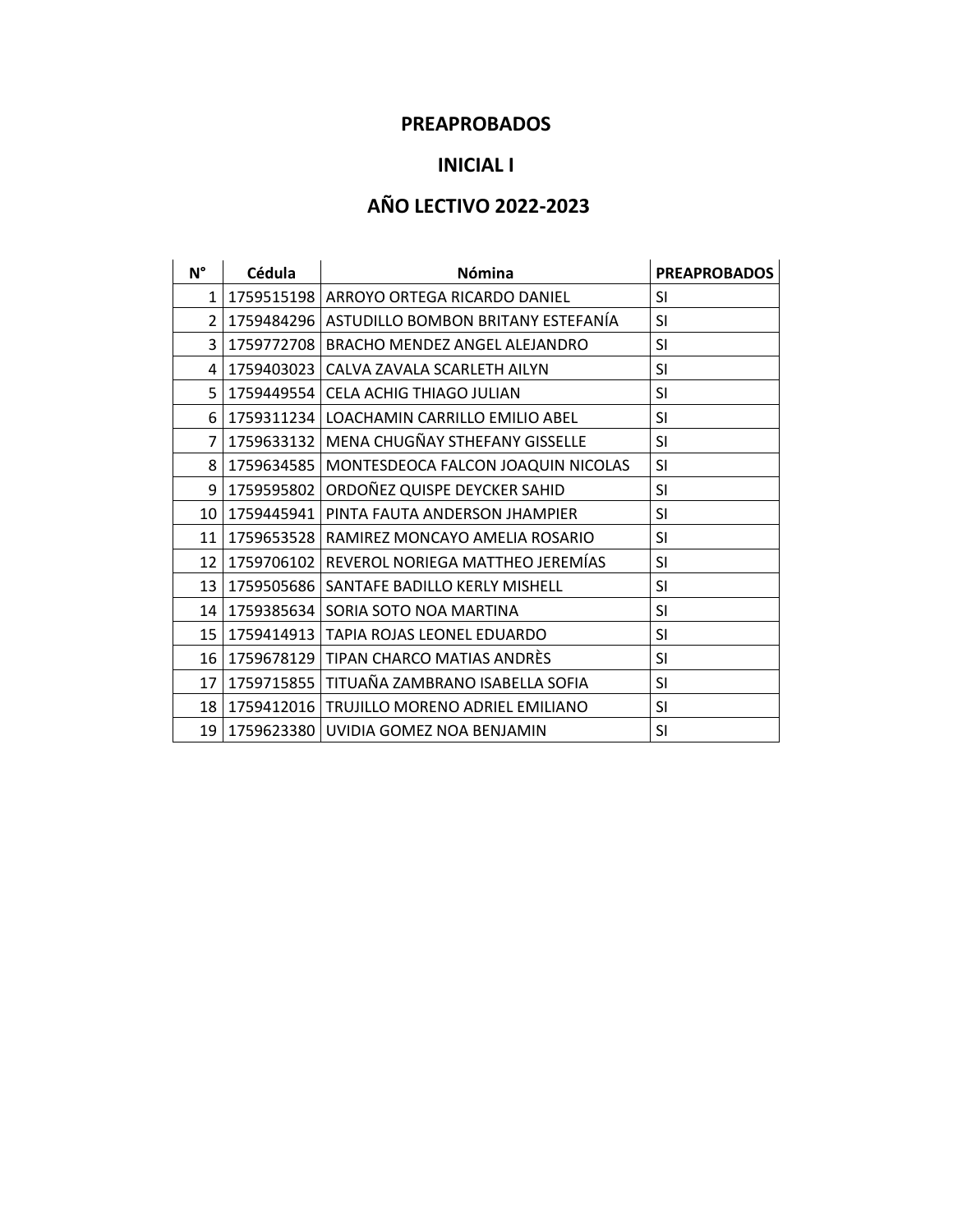## **PREAPROBADOS**

## **INICIAL II**

# **AÑO LECTIVO 2022-2023**

| $N^{\circ}$    | Cédula     | Nómina                                 | <b>PREAPROBADOS</b> |
|----------------|------------|----------------------------------------|---------------------|
|                |            |                                        |                     |
| $\mathbf{1}$   | 1759268277 | ACUÑA TACURI ESTEBAN PATRICIO          | SI                  |
| $\overline{2}$ | 1759107509 | ALARCON VERA JESUS ADRIAN              | SI                  |
| 3              | 1788683757 | AMORES GALLARDO DANIELA NAHOMY         | SI                  |
| 4              | 1758758187 | ANCHALI ARIAS KENDRICK DAVID           | SI                  |
| 5              | 1759028549 | BAJAÑA NAVARRETE SARA BLANCA           | SI                  |
| 6              | 1759224080 | CACERES CHATA KENIA ADAMARI            | SI                  |
| $\overline{7}$ | 1759088774 | CAHUANA CHARCO NAIDELIN YULADY         | SI                  |
| 8              | 1758760050 | CALVA PALOMO MARTIN ALEJANDRO          | SI                  |
| 9              | 1759232984 | CAMPOS SANCHEZ DAMIAN EMILIANO         | SI                  |
| 10             | 1758607707 | CAMPOVERDE GAONA ALEX ISMAEL           | SI                  |
| 11             | 1759262601 | CARDOSO YACELGA MATEO BENJAMIN         | SI                  |
| 12             | 1759210337 | CRUZ JAMI JOSE SANTIAGO                | SI                  |
| 13             | 1758861320 | <b>CURICHO PILA NEYTHAN JOSUE</b>      | SI                  |
| 14             | 1759011867 | <b>CUVI TORRES IAN ANDRES</b>          | SI                  |
| 15             | 1758765562 | <b>GRANDA RECALDE ANETTE ISABELLA</b>  | SI                  |
| 16             | 1758842759 | <b>GUAJALA GARCIA KERLEY VALENTINA</b> | SI                  |
| 17             | 1759119397 | <b>GUAMAN GUANO CAMILO BENJAMIN</b>    | SI                  |
| 18             | 1759172537 | GUAPULEMA CASTAÑEDA ELIAN ADRIAN       | SI                  |
| 19             | 1759002635 | GUASUMBA TORRES DAYRA JAZMIN           | SI                  |
| 20             | 1352996332 | INTRIAGO SANCHEZ MIGUEL ISAAC          |                     |
| 21             | 1759015199 | JUMBO PULLAGUARI ANGIE LIZBETH         | SI                  |
| 22             | 1758626731 | LOPEZ RAMOS BRIANA ISABELLA            | SI                  |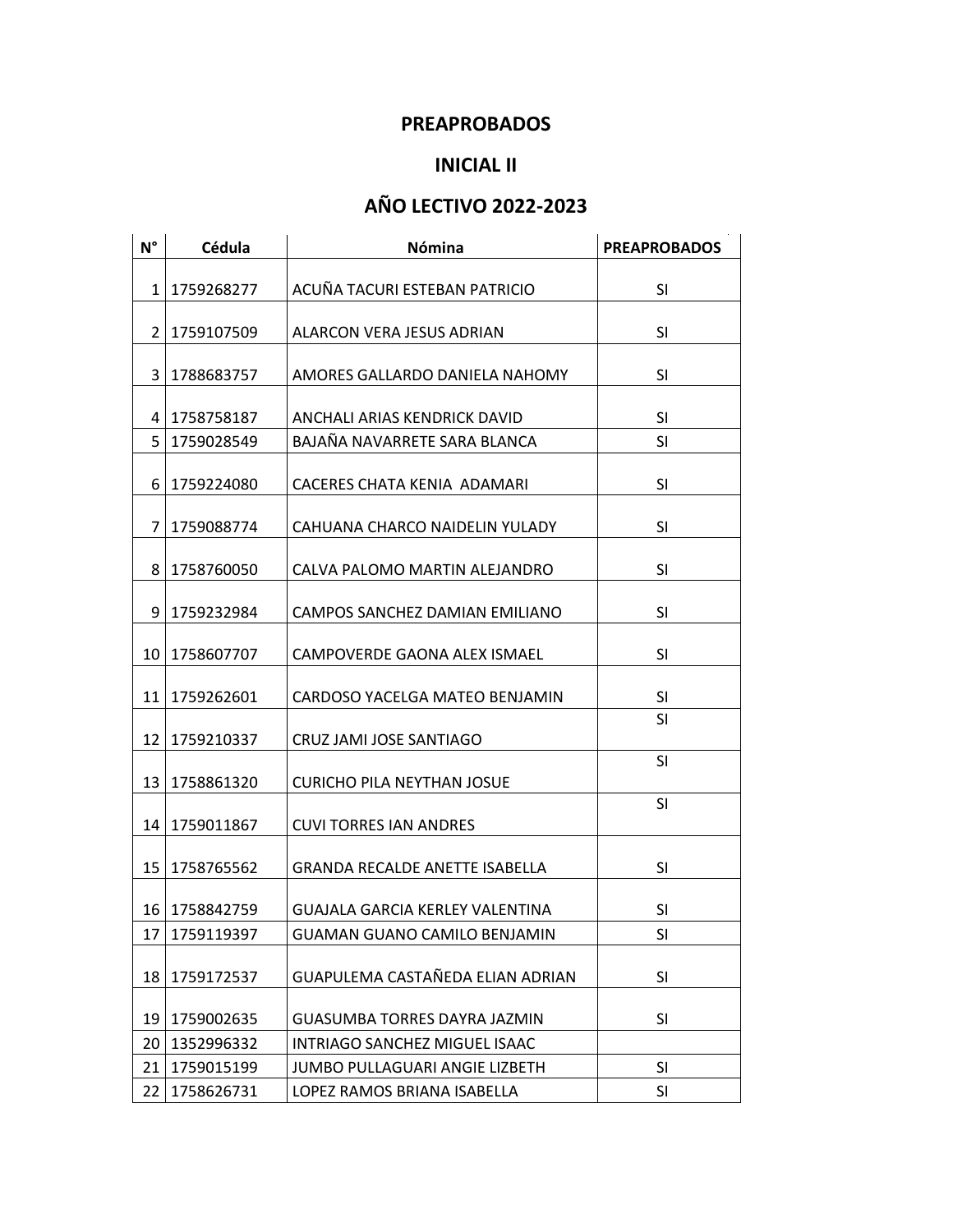| 23 | 1759006966 | MEDINA MACAS HELENA ISABELLA      | <b>SI</b> |
|----|------------|-----------------------------------|-----------|
| 24 | 1758573123 | MORA PERERO ARLETT SHARLINE       | <b>SI</b> |
| 25 | 1759167081 | MORALES YANZA ARIADNA JULIETH     | <b>SI</b> |
|    |            | PARRAGA CHICHANDA CAMILA          |           |
| 26 | 1758828543 | VALENTINA                         | <b>SI</b> |
|    |            |                                   |           |
| 27 | 1758595027 | PAUCAR FREIRE GAEL ALEJANDRO      | <b>SI</b> |
| 28 | 1759028168 | PAVON PINTO KERLY JANETH          | <b>SI</b> |
| 29 | 1758998213 | PINTO CALUÑA ARIANA SOFIA         | <b>SI</b> |
|    |            | QUILLIGANA CHILLAGANA KAELY       |           |
| 30 | 1758648040 | <b>VALENTINA</b>                  | <b>SI</b> |
| 31 | 1758659732 | <b>QUISHPE TARCO MILAN ISAIAS</b> | <b>SI</b> |
| 32 | 1758499790 | ROJAS OÑA TAYLOR ELIZABETH        | <b>SI</b> |
| 33 | 1758725954 | SÁNCHEZ GUAMÁN AMBAR KATHERINE    | <b>SI</b> |
|    |            |                                   |           |
| 34 | 1759104837 | SARANGO VERA DYLAN ISMAEL         | <b>SI</b> |
| 35 | 1759163163 | SIMBAÑA TAPIA MAITE ALEJANDRA     | <b>SI</b> |
| 36 | 1758495699 | TRUJILLO ROJAS ORLANDO TRUJILLO   | <b>SI</b> |
| 37 | 1759072620 | VELA COBA BENJAMÍN RAPHAEL        | SI        |
| 38 | 1758597684 | VITERI ILLESCAS ELIAN YASAR       | <b>SI</b> |
|    |            | ZAMBRANO CEPEDA SCARLETH          |           |
| 39 | 1759144726 | VALENTINA                         | SI        |